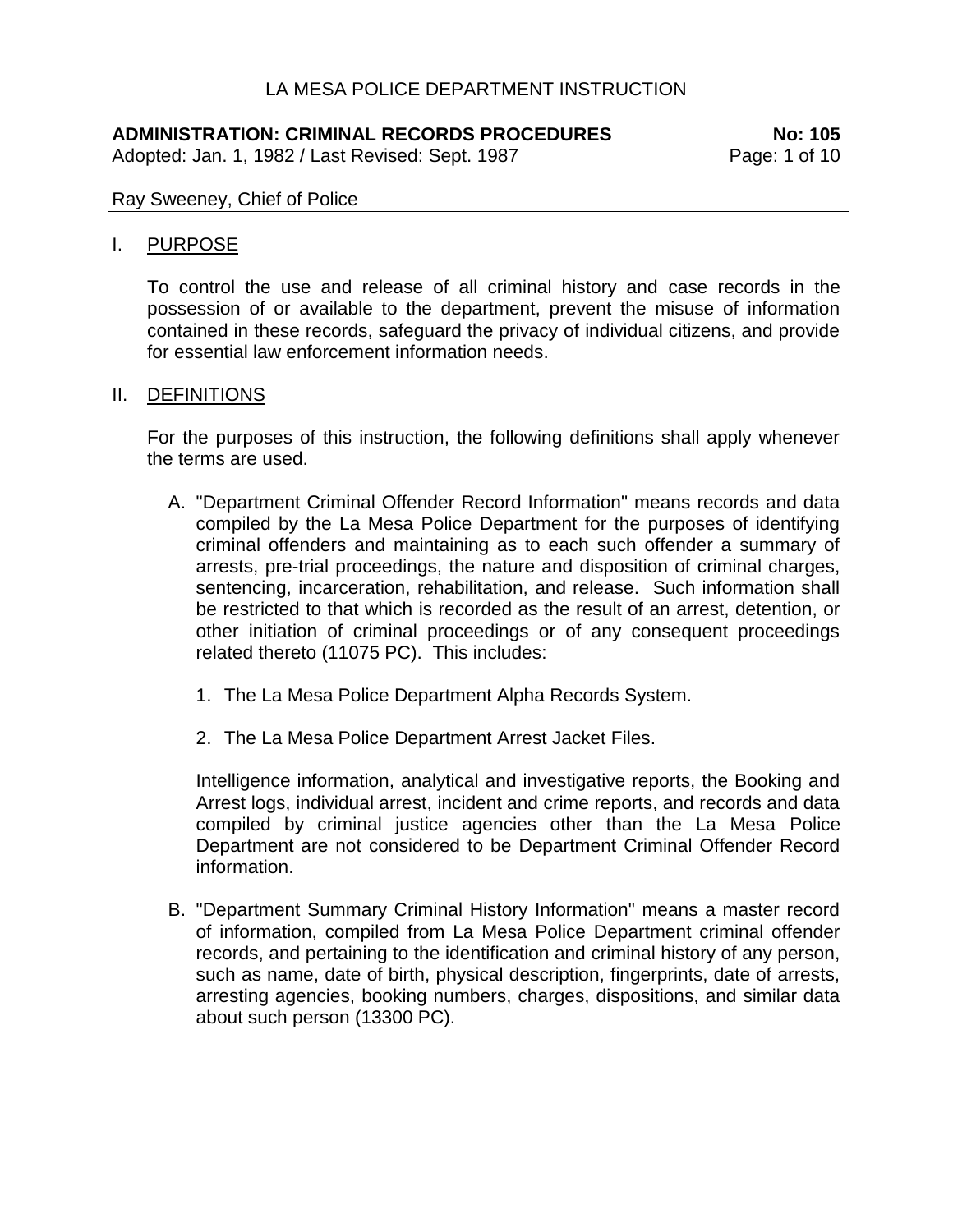- C. "State Summary Criminal History Information" means the master record of information compiled by the Attorney General pertaining to the identification and criminal history of any person, such as name, date of birth, physical description, fingerprints, date of arrests, arresting agencies and booking numbers, charges, dispositions, and similar data about such person (11105 PC). For the purposes of this instruction, this includes the Summary Criminal History Information obtained from other states.
- D. "Federal Summary Criminal History Information" means the master record of information compiled by authority of the United States Attorney General pertaining to the identification and criminal history of any person, such as name, date of birth, physical description, fingerprints, date of arrests, arresting agencies and booking numbers, charges, dispositions, and similar data about any person.
- E. "Juvenile Record" is a record pertaining to the taking into custody of a person who has not attained the age of 18 years, except following a decision by the court that the person is not a proper subject for the Juvenile Court.
- F. "Law Enforcement Agencies" shall include all local, state and federal agencies with criminal law enforcement responsibilities.
- G. "Law Enforcement Purposes" are the prevention, detection and control of crime, and the identification, location and apprehension of criminals.
- H. "Criminal Justice Personnel" are peace officers, judges, clerks of the court, prosecutors, District Attorneys, correctional officers, (including juvenile institution officers), parole and probation officers, and employees of criminal justice agencies and licensing agencies whose specifically assigned duties include the handling of criminal history information.
- I. An "Arrest Report" is the report or form which contains certain information relating to the taking into custody of a person.
- J. A "Crime Report" is the report or form which contains certain information regarding the commission of a crime.
- K. A "Traffic Collision Report" is the report or form which contains certain information regarding a traffic accident event.
- L. "Official Department Case Records" are all of the reports or forms which contain information regarding any police incident for which a department case number has been assigned.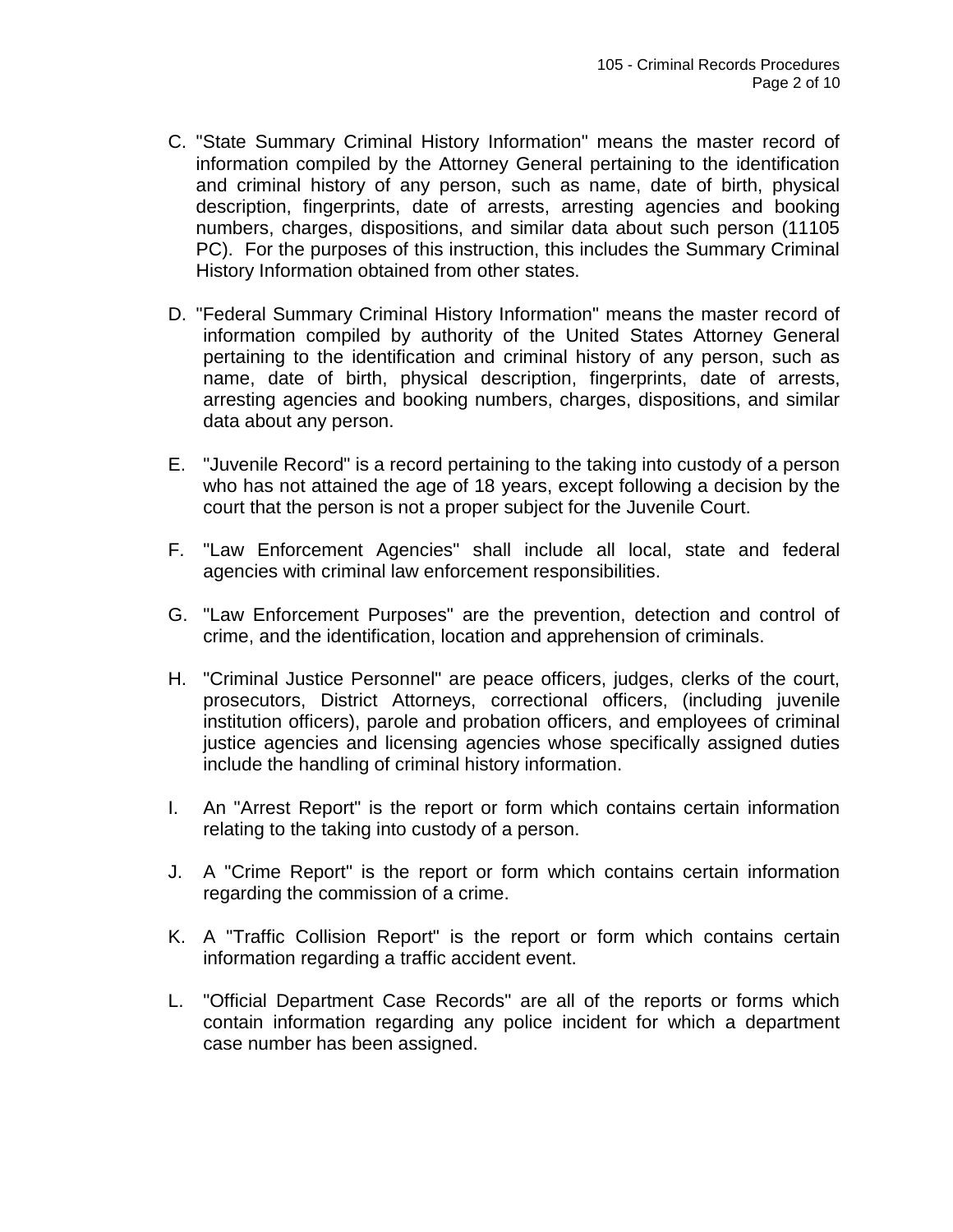- M. "Police Communications Records" are the reports, forms, and storage media which contain data related to all dispatching functions of the police department, including but not limited to, call-cards, unit status-cards and radio tapes.
- N. "Computer Records" means all information sent or received via the department computer system relating to computerized department case records, department incident records, or computerized records accessible by telecommunications link whether displayed at a terminal, printed, or stored onto any other medium.
- O. "Right-to-Know" is the lawful authority, granted by statute or court order, for a person or agency to have access to Criminal Offender Record Information or the Summary Records produced therefrom.
- P. "Need-to-Know" is the official purpose for which the information requested will be used, and can be found for the various requestors in the Department of Justice Authorized Agencies List under the certification of compelling need found in each section.
- Q. "Record" shall mean any printed document or computer terminal display, reproduction by any method including magnetic storage media, or derived information whether whole or in part.

## III. INFORMATION EXEMPT FROM DISCLOSURE

A. Witnesses, Involved Persons, On-going Investigations

The Department may withhold disclosure of that information which would endanger the safety of a witness or other person involved in the investigation, or withhold disclosure if it were to endanger the successful completion of the investigation or a related investigation (CAGC 6254(f)).

B. Investigative Analysis and Conclusions

Nothing in this instruction shall require the disclosure of that portion of those investigative files which reflect the analysis or conclusions of the investigative officer (CAGC 6254(f)).

C. Victims of Certain Crimes

The address of the victim, and/or the name of the victim at the request of the victim or the victim's guardian, of the crimes defined by sections 261, 264, 264.1, 273a, 273d, 286, 288, 288a, or 289 of the Penal Code shall not be disclosed to the public (CAGC 6254(f)).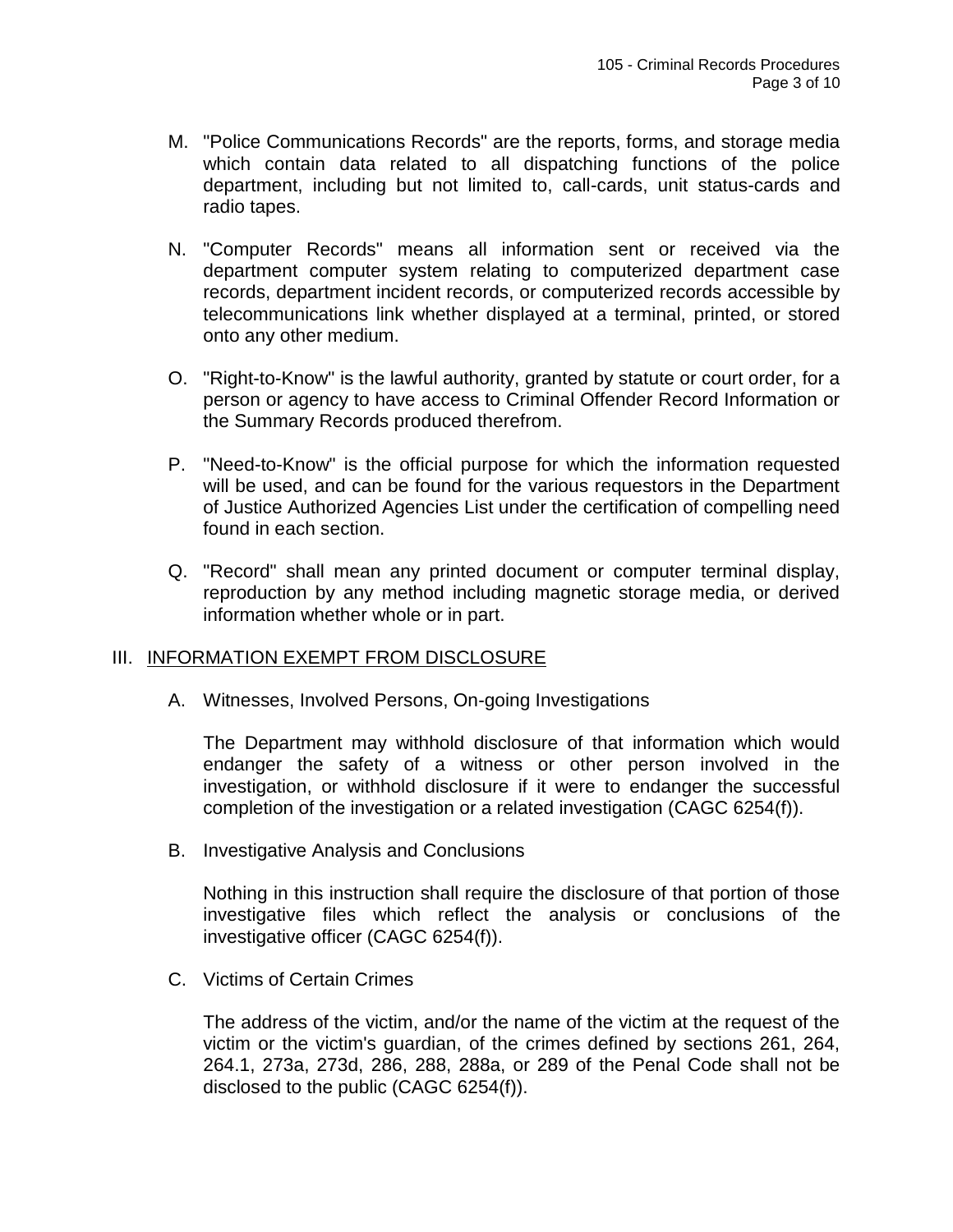#### D. Juvenile Records

Identifying information of persons taken into custody who are juveniles shall not be released under any circumstances except in compliance with the Superior Court Order issued 4/10/84 pursuant to the decision of the California Supreme Court in T.N.G. v. Superior Court 4 Cal. 3d 767. A copy of this order is on file with the Business Office Sergeant.

The department shall justify withholding any record by demonstrating that the record in question is exempt under express provisions of law, or that on the facts of the particular case the public interest served by not making the record public clearly outweighs the public interest served by disclosure of the record (CAGC 6255).

### IV. RELEASE GUIDELINES

A. General

Unless otherwise specified by local, state or federal statute or a valid court order, information contained in all of the records referenced in this instruction, records of the same or similar nature obtained by any method from other government agencies, and records of the same or similar nature obtained by any method from non-governmental parties, shall not be released except as authorized by these instructions.

B. Department Records Release Agents

No Department member, except personnel specifically designated by the Chief of Police, may release information possessed by the department, or information obtained or accessible by any method to the department, related to cases reported by members of the department or other criminal justice agencies. The Services Division Commander or his alternate, the Business Office Sergeant, is the authorized releasing agent and records security officer.

Whenever there is a reasonable doubt whether or not information may be released in accordance with this policy, no authorization is required to withhold the requested information. Authorization to release information not strictly in accordance with department instructions must be obtained from the Services Commander or his alternate, the Business Office Sergeant.

C. Telecommunications Agreements

All Department members will comply with the information security regulations of the California Department of Justice and the United States Department of Justice regulating access to all State and Federal computerized data systems.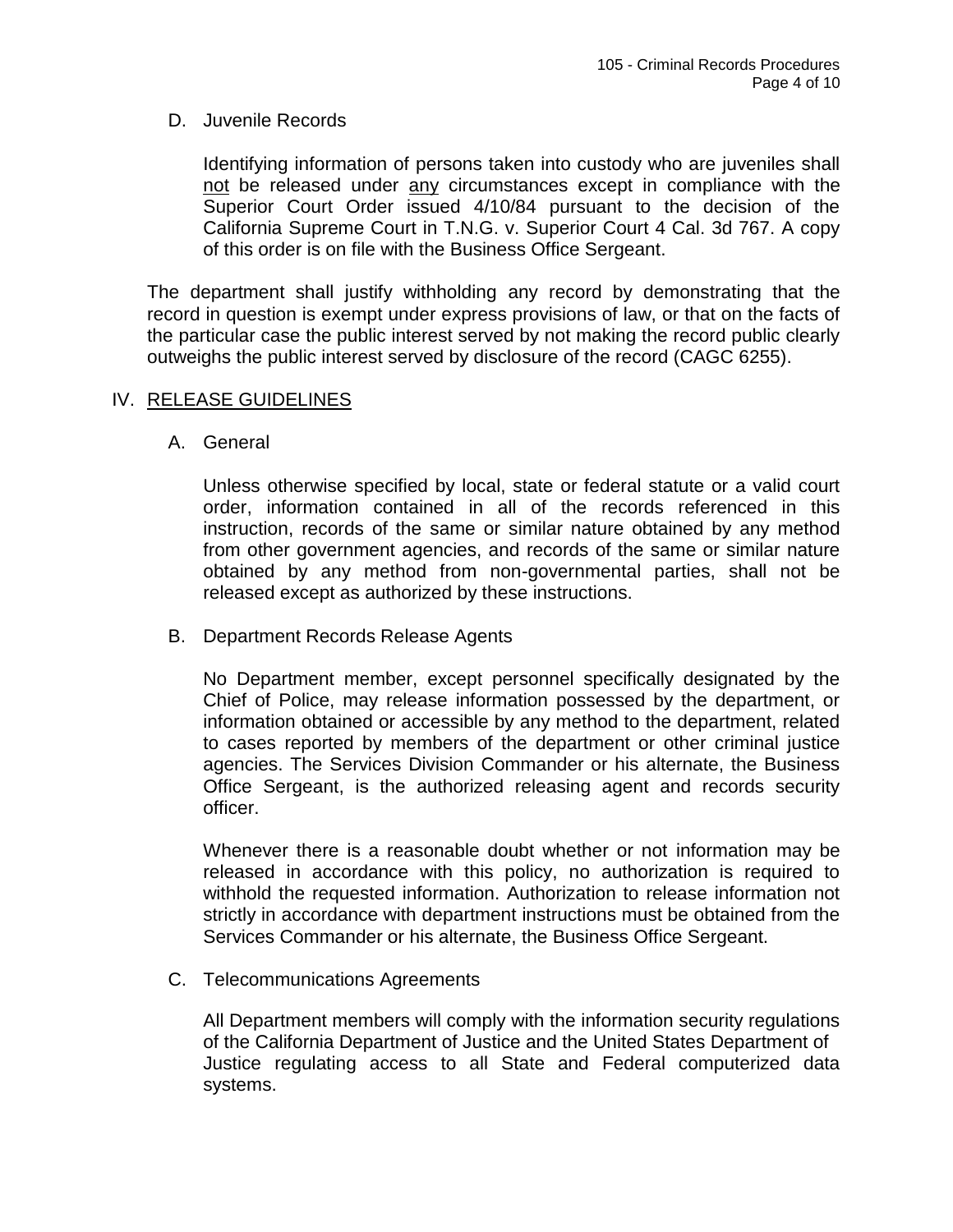D. Release Documentation

All releases shall be documented in a manner and form approved by the Chief of Police.

E. Waiver of Confidentiality

Whenever the Department discloses a public record, which is otherwise by law exempt from disclosure, to any member of the public, this disclosure shall constitute a waiver of the exemptions specified in California Government Code sections 6254, 6254.7, or other similar provisions of law. This does not apply to disclosures made pursuant to discovery proceedings, other legal proceedings, or within the scope of disclosure of a statute which limits disclosure of specified writings to certain purposes (CAGC 254.5).

## V. OFFICIAL DEPARTMENT CASE RECORD RELEASES

The Chief of Police, Records Security Officer and Business Office personnel trained for records releases, are the only persons authorized to release Official Department Case Record information:

- A. TO LAW ENFORCEMENT AGENCIES for law enforcement purposes.
- B. TO CRIMINAL JUSTICE PERSONNEL for the purpose of executing the responsibilities of their position in a matter relating to the individual whose record is requested.
- C. TO THE ATTORNEYS REPRESENTING THE CITY OF LA MESA or AGENTS OF THE CITY OF LA MESA authorized to receive criminal history information for employment or licensing purposes pursuant to section 2.90.020 of the La Mesa Municipal Code.
- D. TO THE VICTIMS of an incident or an AUTHORIZED REPRESENTATIVE thereof, an INSURANCE CARRIER against which a claim has been or might be made, and any PERSON SUFFERING BODILY INJURY or PROPERTY DAMAGE or LOSS, as the result of the incident caused by arson, burglary, fire, explosion, larceny, robbery, vandalism, vehicle theft, or a crime of violence as defined by subdivision (b) of section 13960 CAGC, the department shall disclose the names and addresses of persons involved in, or witnesses other than confidential informants to, the incident, the description of any property involved, the date, time, location of the incident, all diagrams, statements of the parties involved in the incident, and the statements of all witnesses, other than confidential informants (CAGC 6254(f)).
- E. TO ALL MEMBERS OF THE PUBLIC, including NEWS MEDIA REPRESENTATIVES, the department shall disclose upon request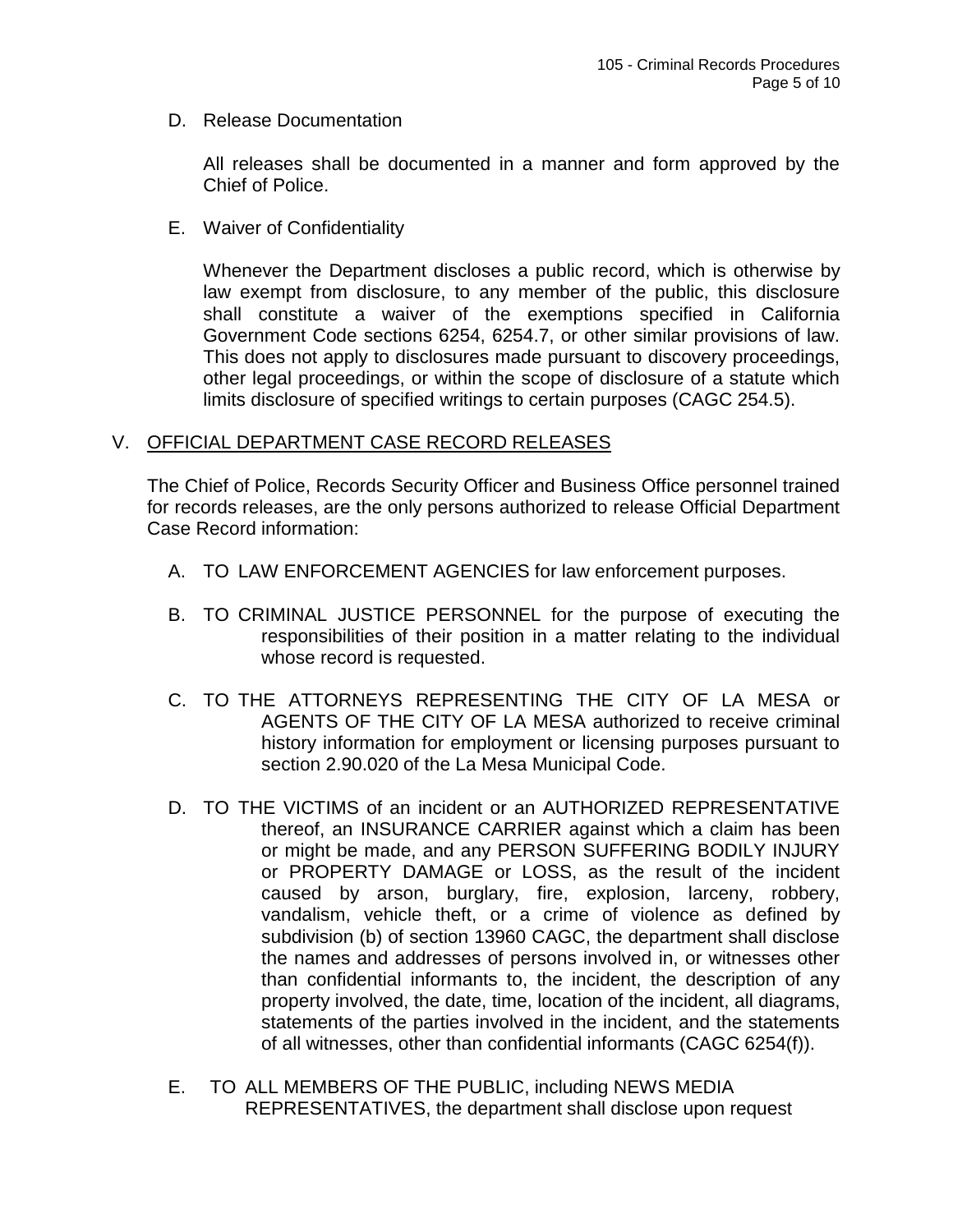ARREST INFORMATION: the full name, current address and occupation of every person arrested by the agency, the individual's physical description including date of birth, color of eyes and hair, sex, height and weight, the date and time of arrest, the date and time of booking, the location of the arrest, the factual circumstances surrounding the arrest, the amount of bail set, the time and manner of release or the location where the individual is currently being held, and all charges the individual is being held upon, including any outstanding warrants from other jurisdictions and parole or probation holds, and

CRIME/INCIDENT INFORMATION: the time, substance, and location of all complaints or requests for assistance received by the agency and the time and nature of the response thereto, including to the extent such information regarding crimes alleged or committed or any other incident investigated is recorded, the date, time and location of occurrence, the date and time of the report,

VICTIM INFORMATION: the name, age and current address of the victim (CAGC 6254(f)).

- F. FOR TRAFFIC COLLISION REPORTS to any person upon request who may have a proper interest therein (CVC 20012).
	- G. TO VICTIM CENTERS upon request under the general public release guidelines of CAGC section 6254(f)(2) prior to a victim request for restitution. When the victim decides to file a restitution claim with the State Board of Control, a complete copy may be released on request of the Victim Center (CAGC 13968).
	- H. FOR THE PURPOSE OF CRIMINAL JUSTICE RELATED RESEARCH to public agencies or bona fide research organizations upon request providing that material identifying individuals is not used for other purposes, and that derived reports or publications do not identify specific individuals (PC 13202).

#### VI. CRIMINAL OFFENDER AND SUMMARY CRIMINAL HISTORY INFORMATION

The Chief of Police, Records Security Officer and authorized Business Office Personnel are the only persons authorized to release Criminal Offender and Summary Criminal History record information.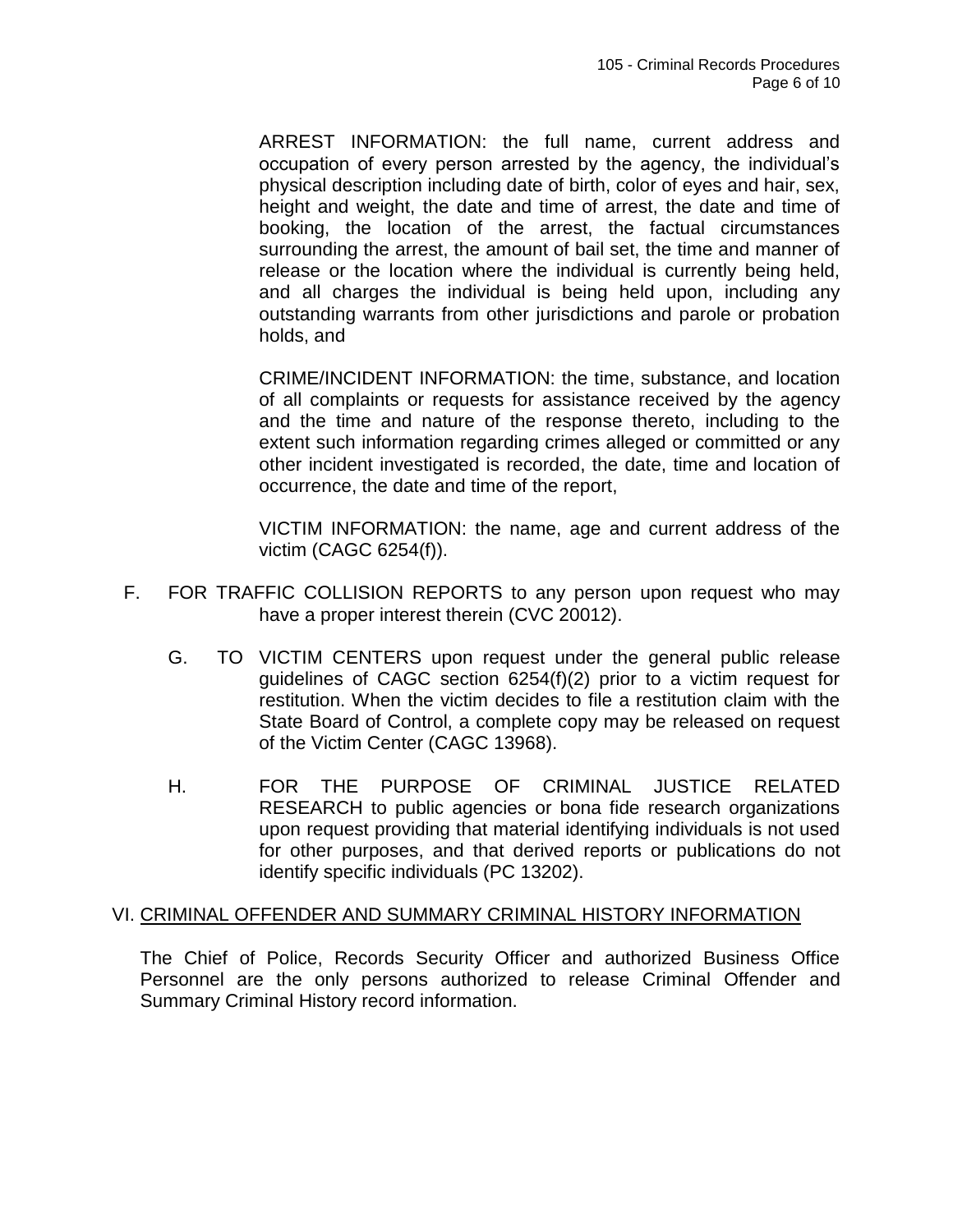A. DEPARTMENT CRIMINAL OFFENDER RECORD INFORMATION shall not be released to the public.

Department Criminal Offender Record Information shall be released only to those persons or agencies authorized by section 13300 PC and the Department of Justice Authorized Agencies List when needed in the course of their official duties, and when both a right-to-know and a need-to-know has been established prior to the release.

Requests for information available to the department but contained in the criminal offender records of other agencies shall not be released, but shall be referred to the agency maintaining those records.

B. DEPARTMENT SUMMARY CRIMINAL HISTORY INFORMATION shall not be released to the public.

Department Summary Criminal History Information shall be released to agencies or persons specifically authorized by section 13300 PC and the Department of Justice Authorized Agencies List when needed in the course of their official duties, and when both a right-to-know and a need-to-know has been established prior to the release.

A Department Summary Criminal History Record shall be made available to the subject of the record in compliance with sections 13320 - 13326 PC.

Requests for information available to the department but contained in the summary criminal offender records of other agencies shall not be released, but shall be referred to the agency maintaining those records.

C. STATE SUMMARY CRIMINAL HISTORY INFORMATION shall not be released to the public.

State Summary Criminal History Information may be released only to agencies or persons specifically authorized by section 11105 PC and the Department of Justice Authorized Agencies List when needed in the course of their official duties, and when both a right-to-know and a need-to-know has been established prior to the release.

Requests for information related to a State Summary Criminal History Record by the subject of a record shall be referred to the California Department of Justice in compliance with sections 11120 - 11127 PC or the State that maintains such record. The department may furnish a BCID 8705 for application to the California Department of Justice.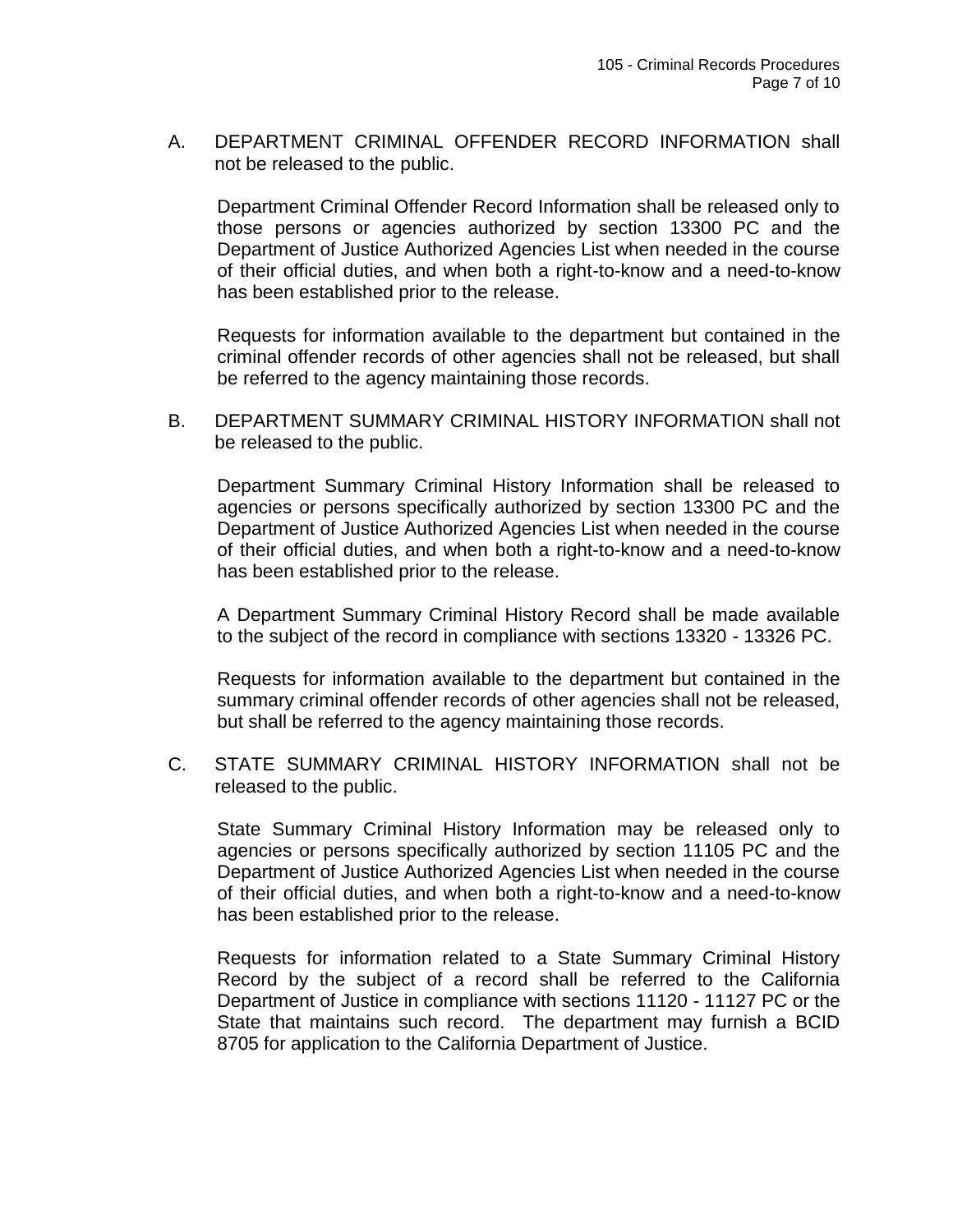D. FEDERAL SUMMARY CRIMINAL HISTORY INFORMATION shall not be released to the public.

Federal Summary Criminal History Information releases shall be regulated in the same manner as the procedures for State Summary Criminal History Information releases.

Requests for information related to a Federal Summary Criminal History Record by the subject of a record shall be referred to the Federal Bureau of Investigation.

#### VII. POLICE COMMUNICATIONS RECORDS

Police Communications Records are operational records of the department and shall not be released to the public.

Information derived from department Police Communications Records may be released in so far as the release is in compliance with the provisions of this instruction.

### VIII. COMPUTER RECORDS

Unless otherwise specified by statute or valid court order, Department Computer Records shall not be released to the public.

The following Department Computer Records may be released to Law Enforcement Agencies or Criminal Justice Personnel for law enforcement purposes, but only in compliance with the other provisions of this instruction relating to the type of information released.

- A. Department Criminal Record and Criminal History Information
- B. State Motor Vehicle Records
- C. State Summary Criminal History Information
- D. Federal Summary Criminal History Information
- E. Automated Regional Justice Information (ARJIS) Information

#### IX. DOCUMENTATION FOR RELEASES

All release documentation shall be approved by the Chief of Police and will include, but is not limited to: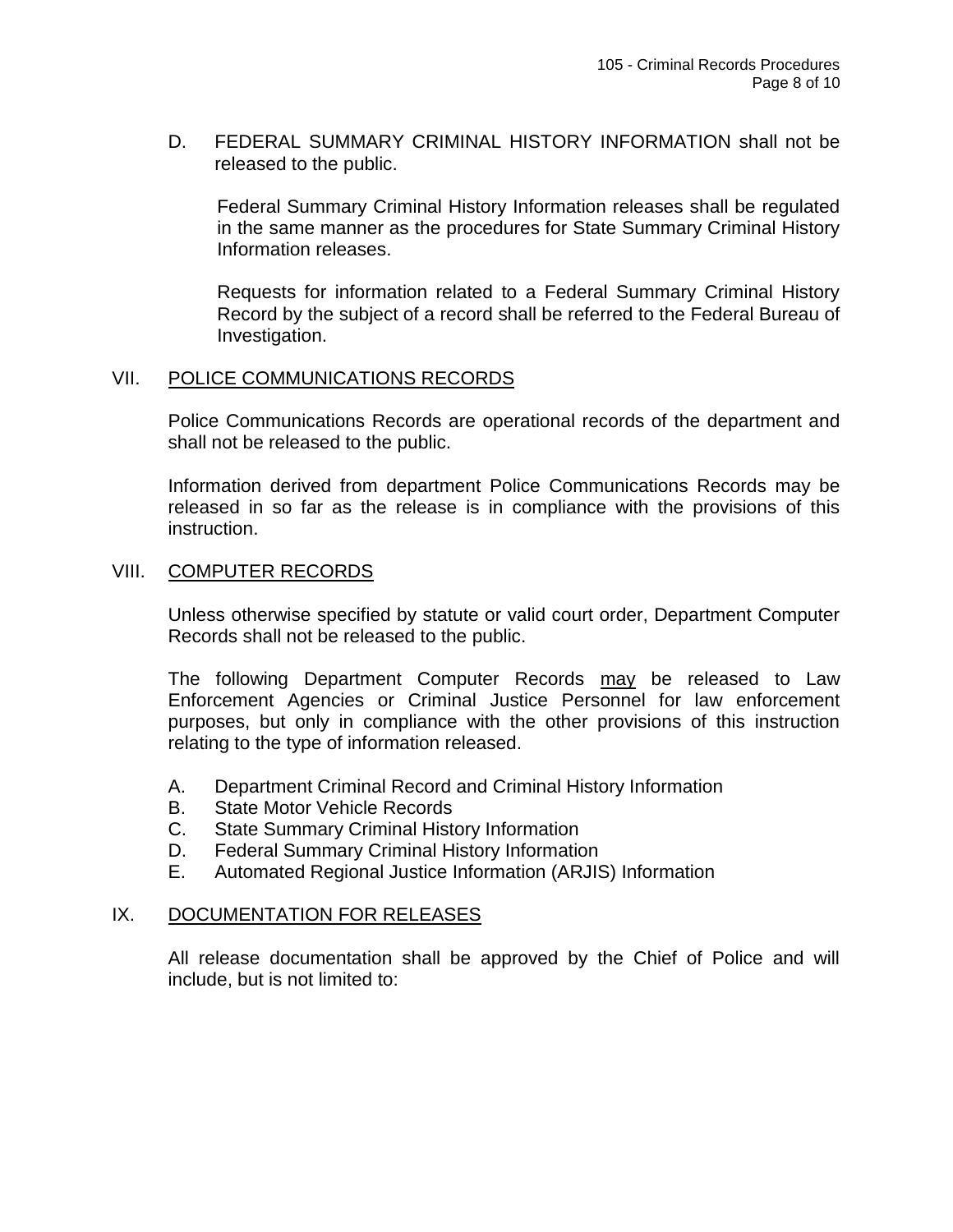- A. The identification of the requestor and the date of request,
- B. Information establishing a right-to-know,
- C. Information establishing a need-to-know for those records of a criminal history or summary criminal history type,
- D. The nature of the information released,
- E. The name of the department representative who releases the information and the date of release.

Release documentation shall be maintained by a method that is expeditious for audit purposes.

The department shall maintain records and release documentation for the minimum periods required by law, including but not limited to State and Department Summary Criminal Offender Record Releases (CAGC section 707), Department Criminal Offender Record Information (CAGC section 11078), Department Records (La Mesa Council Resolution 14555, dated 11/23/82), and Communications Tapes (CAGC section 26202.6).

## X. COMPLIANCE TO RECORDS REQUESTS

Excepting public records exempt by express provisions of law from disclosure, the department shall review requests for a copy of records which reasonably describes an identifiable record, or information produced therefrom, and comply within 10 days in accordance with CAGC sections 6265, 6256.1, 6256.2, and 6257 and after payment of the statutory fees.

Upon request, an exact copy shall be provided unless impracticable to do so. Original documents shall not be delivered for these purposes. Computer data shall be provided in a form approved by the Chief of Police.

Any reasonably segregated portion of a record shall be provided to any person requesting such record after deletion of the portions which are exempt by law.

Under the circumstances specified by CAGC section 6256.1, the 10 day time limit may be extended by written notice from the Chief of Police to the person making the request.

Any notification of denial of any request for records shall set forth the names and titles or positions of each person responsible for the denial.

#### XI. RECORDS SECURITY

Only persons authorized by the Chief of Police may access the records specified in this instruction, including access via computer terminal, and then only those records as are necessary to perform their official department duties. All